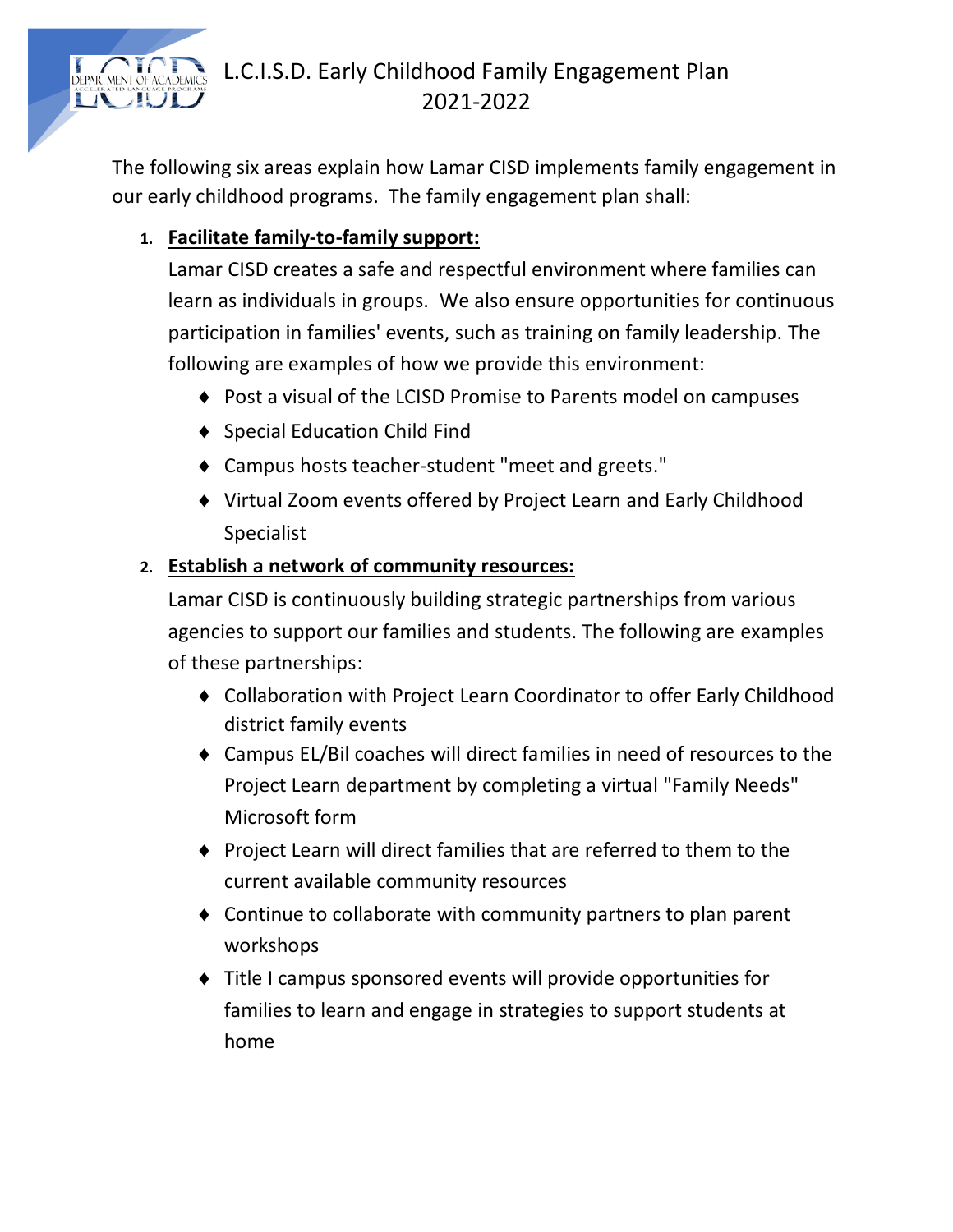## L.C.I.S.D. Early Childhood Family Engagement Plan 2021-2022

#### **3. Increase family participation in decision making:**

Lamar CISD collaborates with families to develop strategies to solve problems and serve as problem solvers. Families can participate and provide solutions through the following:

- Campus Site Based Committees
- ◆ Title I Advisory

NT OT DEPARTMENT OF ACADEMIC:

- CANVAS parent portal
- ◆ District and campus climate surveys
- Campus Parent Teacher Association (PTO)
- $\bullet$  Project Learn provides participating families with surveys in the beginning and end of year to help drive program development

#### **4. Equip families with tools to enhance and extend learning:**

Lamar CISD provides families with home educational resources to support learning at home while strengthening the family/school partnership. The following are examples of this implementation:

- Collaboration with Project Learn Coordinator to offer Early Childhood district family events
- Distribution of parent early childhood instructional resources by Early Childhood Specialist and Project Learn to families registered in district events
- District Pre-K Facilitators will provide families with information, best practices, and virtual training related to age-appropriate developmental expectations during parent events
- Parents will be provided information on their child's progress during parent teacher conferences along with recommended CLI Engage Circle activities
- District Pre-K parent resource website which includes Pre-K At-A Glance, academic content, parent literacy information, social and emotional development, educational websites, and CLI Engage Family